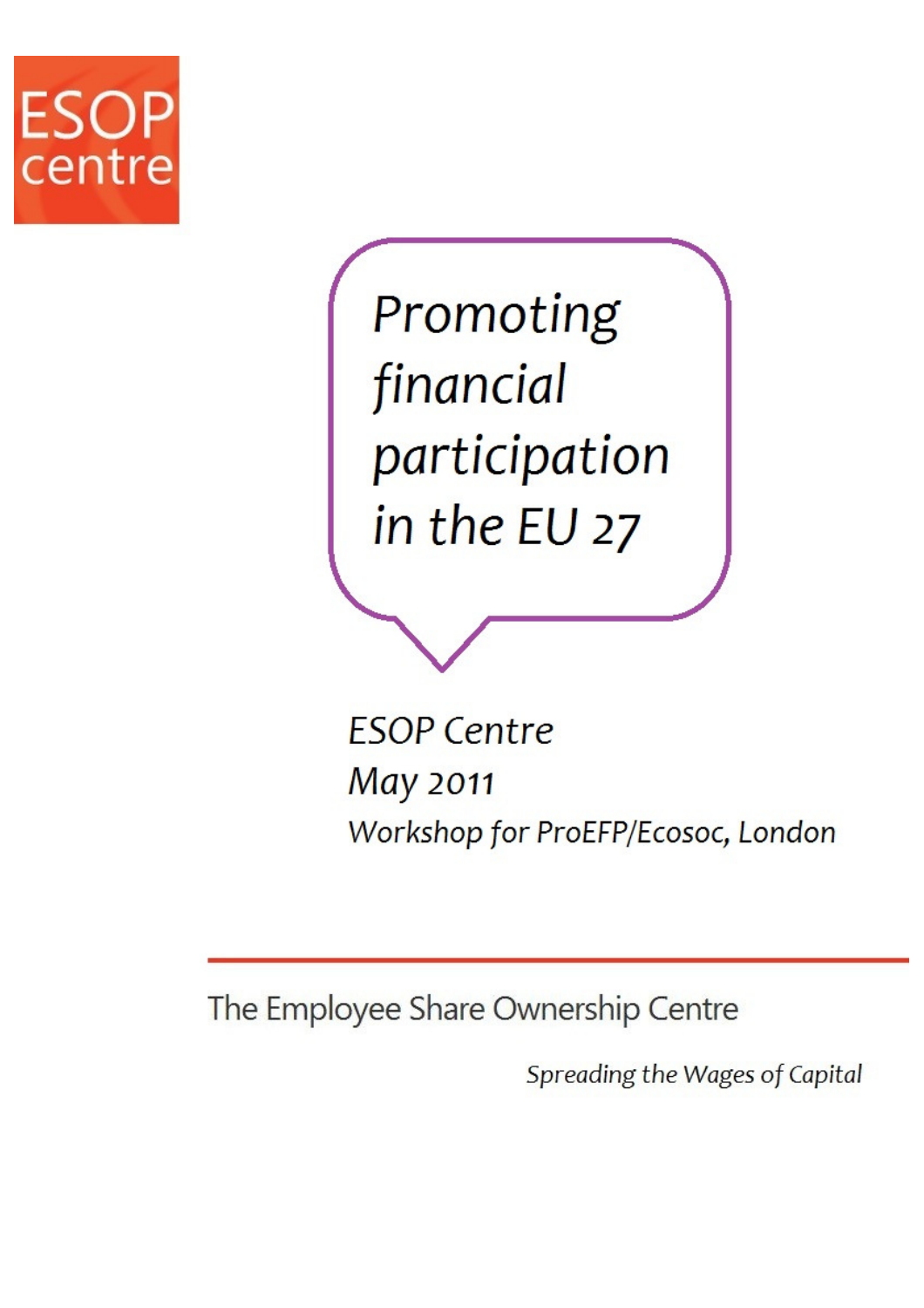### London Workshop: May 20 2011

### Organised by the Esop Centre at the request of the European Economic & Social Committee project: 'Promoting EFP in the EU 27'

#### Opening

The London Workshop was opened by Esop Centre chairman Malcolm Hurlston, who said that in previous years the EU had been keen to look at employee share ownership (Eso/EFP) through the prism of multinational companies. EU projects in this sector had resulted in round robin messages and reports circulated to member states, but sometimes the results had been poorly collated. Another long-standing problem for Eso was that it had been pigeon holed within the Commission as a social and employment issue and had not really been linked with enterprise.

Multinationals, when asked, gave more coherent answers than SMEs (small and medium sized enterprises) about what to do with employee share ownership, so it was right to focus on the latter, as the EESC was doing. However, the Esop Centre, like everyone else, had found making progress (by getting Eso installed in SMEs) "extremely difficult." The tax aid packages provided by UK governments had never quite fulfilled their purpose. "Unless you have a formula which makes Eso attractive to company owners, it just won't happen – you'll end up with trade sales instead and that usually means the new owners cherry picking the sites they want to keep open" said Mr Hurlston. "That in turn means many closures in the regions – so Eso can be a very important in maintaining local work."

He was "delighted" that the Centre had been asked to participate in the EESC project, which was based firmly in the 'Enterprise' camp. The Committee had the power to make both the EU Commission and the Council of Ministers sit up, take notice and respond, said Mr Hurlston. He praised the role of Prof Jens Lowitzsch in the project, as Jens was "bridging the gap between the Anglo-Saxon concept and the more social and corporatist ideas which have held sway on the continent. Jens has encouraged me to think we are on a pathway towards something concrete and I have great hopes that this initiative will succeed," he added.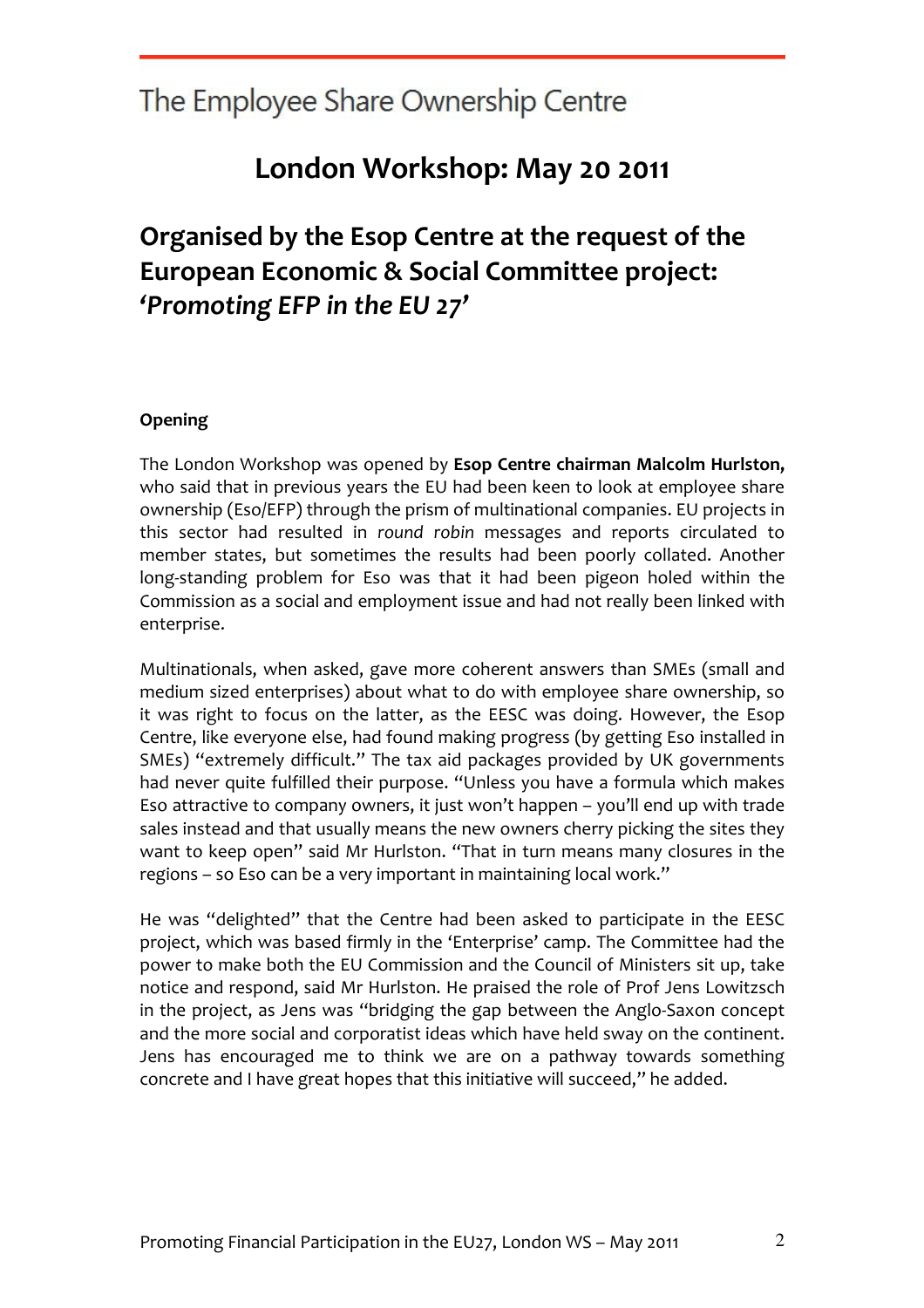### Lectures:

Adrian Bailey MP (Labour & Co-op) chairman of the House of Commons business innovation & skills committee said that although Eso had made great strides, it had not got the profile it deserved. Eso had been widely seen as an idiosyncratic element within the corporate financial structure, but was now seen by government as a driver of business productivity, better quality of service and ultimately better profitability. "I hope my committee in parliament will look at Eso and measure its progress and I hope the Esop Centre will contribute to our work, " said Mr Bailey. As for efforts to mutualise parts of the public sector, the new Mutuals Information Service, comprising Co-operatives UK, Local Partnerships and the Employee Ownership Association (set up in Nov 2010), had so far received 230 enquiries, mostly from local government, he said.

Prof Jens Lowitzsch, of the University of Frankfurt, said that the EESC project had adopted the Building Block approach in order to help spread the take-up of employee financial participation throughout the 27 member states. This project would restore the momentum, which had been lost since 2004. "EFP is not only social policy, it is also part of industrial and economic policy," said Prof Lowitzsch. "It's not just a give-away or a benefit  $-$  it's much more than that," he added. The EESC was ready for talks with the Commission and/or the Council of Ministers in order that they should take action on the project report's main recommendations. Despite the different names for elements of EFP in different countries, there were more or less the same features in place:

- (1) Tax incentives, except in Germany. Tax harmonisation was difficult but why not have mutual recognition instead? Finance ministries should be asked to give the same or similar tax treatment for local employees of foreign companies. A working practice agreement between France and Germany about deferred taxation for certain French subsidiaries in Germany had defeated ten years of argument over legislative forms.
- (2) EFP (Eso) was a source of capital participation in a crisis. Employee share ownership had helped save companies, even if wage cuts had sometimes been necessary.
- (3) Business Succession could be helped by Eso, as an alternative to company liquidation or trade sales. Almost 700,000 companies within the EU were likely to have succession problems within the next few years. Even if EFP was used in one percent of these cases, almost seven thousand companies might be saved from the scrap heap.
- (4) Better communication between company management and the workforce was often achieved through Eso, he said.

Promoting Financial Participation in the EU27, London WS – May 2011  $\frac{3}{3}$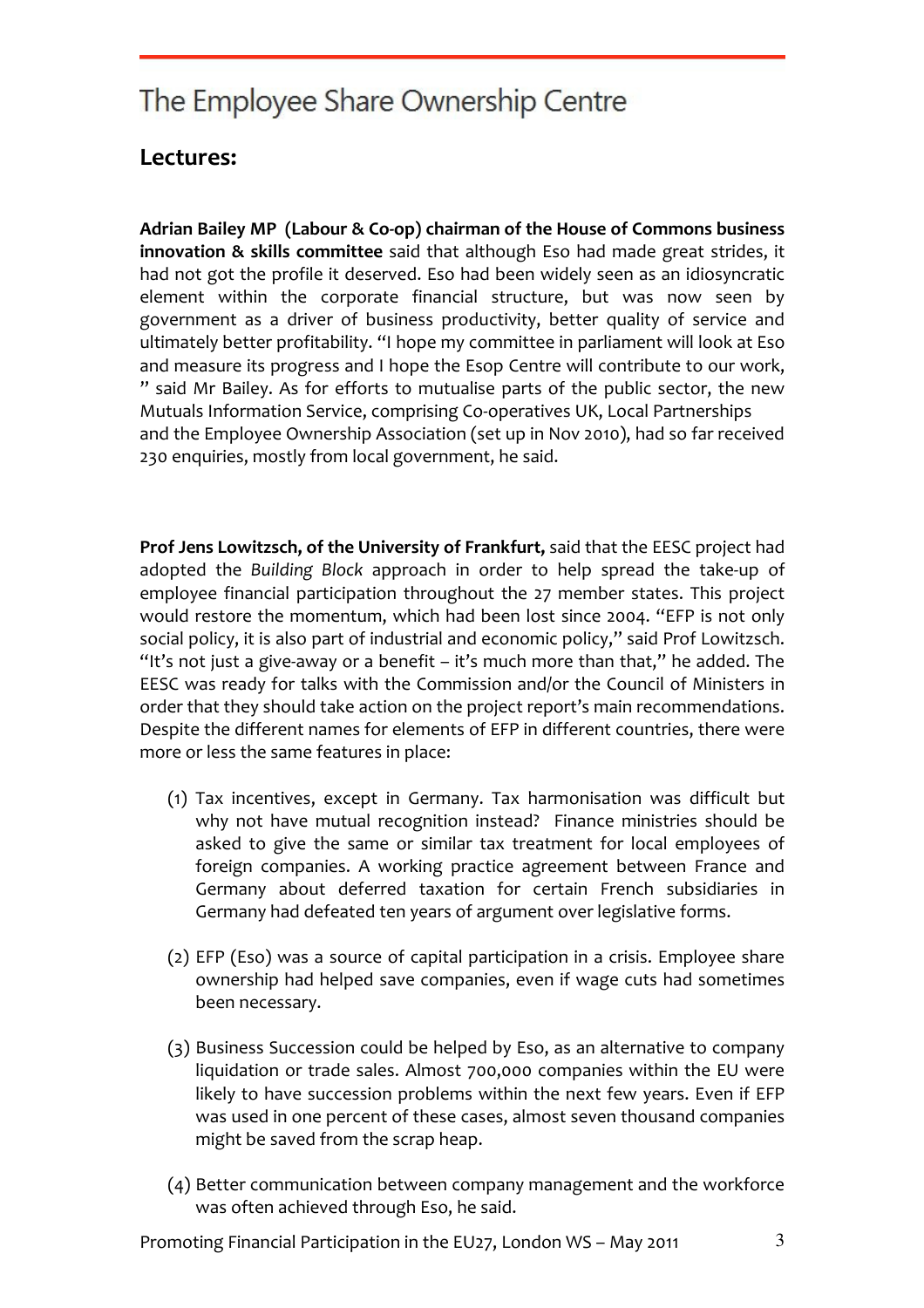During the week of EFP in Brussels October 17-19, the project would be looking for EFP/Eso models. The challenge was to get everyone talking about EFP and how to install and operate it, he added.

Iain Wilson, of Computershare Plan Managers, spoke about the Computershare's online survey work with the National Institute of Economic and Social Research to examine Computershare employee participation in share plans and their attitudes and behaviour. The main results were: Eso participation is associated with:

- Motivational and productivity-enhancing behaviour
- Increased employee loyalty to the company
- Greater tendency for employees to feel like co-owners and to share company values than non-participants
- Lower average absence from work rates
- Less 'clock-watching'

These traits were more evident at high levels of EFP/Eso, but sometimes absent in units with lower levels of employee participation. No negative effects of EFP/Eso were identified. The survey work had helped raise participation levels by five percent among 'core' Computershare employees.

Mike Landon of MM & K spoke about the advantages and limitations of employee share ownership. The pros included:

- Enabled companies to give valuable rewards to key people without exhausting their cash reserves (especially NB in small high tech companies)
- Long-term incentives were a good excuse for companies to communicate more with their employees
- State-approved Eso was tax advantaged for participating employees
- A source of new capital
- A means of trying to raise employee involvement and (hopefully) higher productivity

#### The cons included:

- Share schemes were usually more complex to administer than cash incentives, especially when international share plans were concerned
- They could be costly to set up
- The size of the rewards was unpredictable.
- No differentiation in basic share schemes for individual performance
- Eso needed strong and on-going communication to keep it alive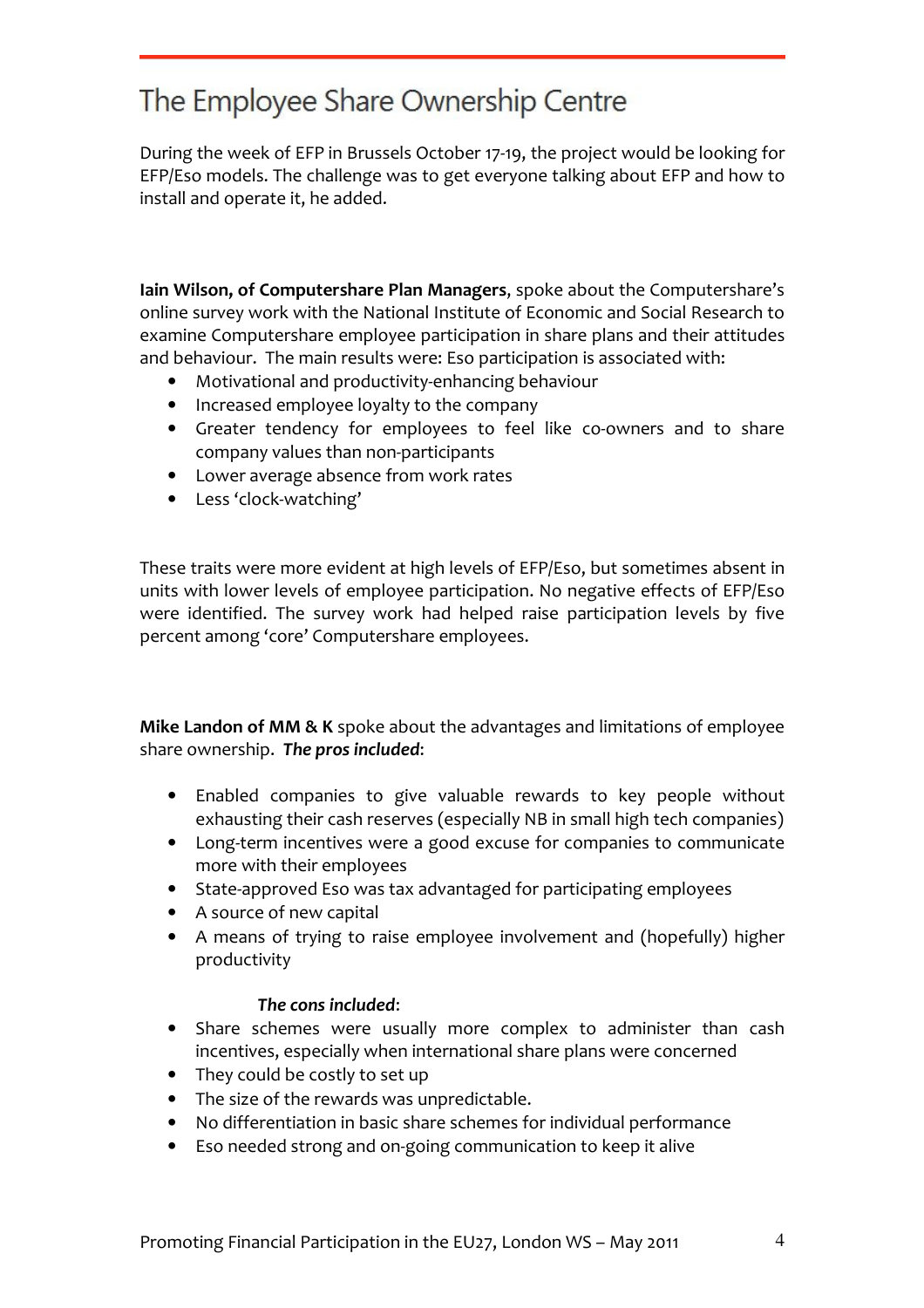• Unwise for an employee to have a lot of cash locked up in employer's share scheme. Risk of loss if shares had to be bought by participating employees (eg Share Incentive Plan)

#### But 'society' could gain from Eso too:

- Good chance of better productivity and hence more wealth creation
- Improved industrial relations
- More social cohesion as employees feel they have a stake in capitalism
- The possibility of a fairer distribution of wealth

Successive UK governments had been good in giving employees tax reliefs on Eso participation, but not so good at removing regulatory obstacles, nor harmonising legislation. Recent Treasury draft legislation of disguised remuneration was a case in point, added Mr Landon.

David Craddock of Craddock Consulting described the various tax concessions for participating in HMRC 'Approved' share schemes:

The Share Incentive Plan, in which employees either (a) bought company shares – purchases which the employer could (b) match by giving employees shares - or (c) were given free shares, was a "beautiful scheme, under-estimated in the SME sector." **Enterprise Management Incentives** – a share option award scheme for key employees - was super advantageous tax-wise for qualifying SMEs, but there were many exclusions, including all subsidiary companies. EMI had been the product of very close collaboration between the Centre and the then Labour Government and had been "beautifully devised." It was one for the rest of the EU to study and perhaps implement.

SAYE - Sharesave - another share option scheme with operated through two contracts: the options award – often at a discount of 20 percent – contract and a savings contract, which committed participating employees to save monthly in order to have the necessary funds to buy the options (if they were in the money) when they matured thre or five years later.

Geoffrey Bond of RM2 Partnership spoke about avoiding the pitfalls of Eso. Companies, like one that had promised employees big equity rewards three years ago, but was then sold only months after the promise, could create unwittingly hugely inflated tax bills. There could be restrictions over employee shares; establishing an internal shares market was not always easy; employee benefit trusts had to be understood and set up and the company Mems & Arts had to be consulted, permissions obtained and so on. There were many hurdles to overcome before Eso could be installed in companies: there were accounting standards and other regulatory guidelines to adhere to, company, employment,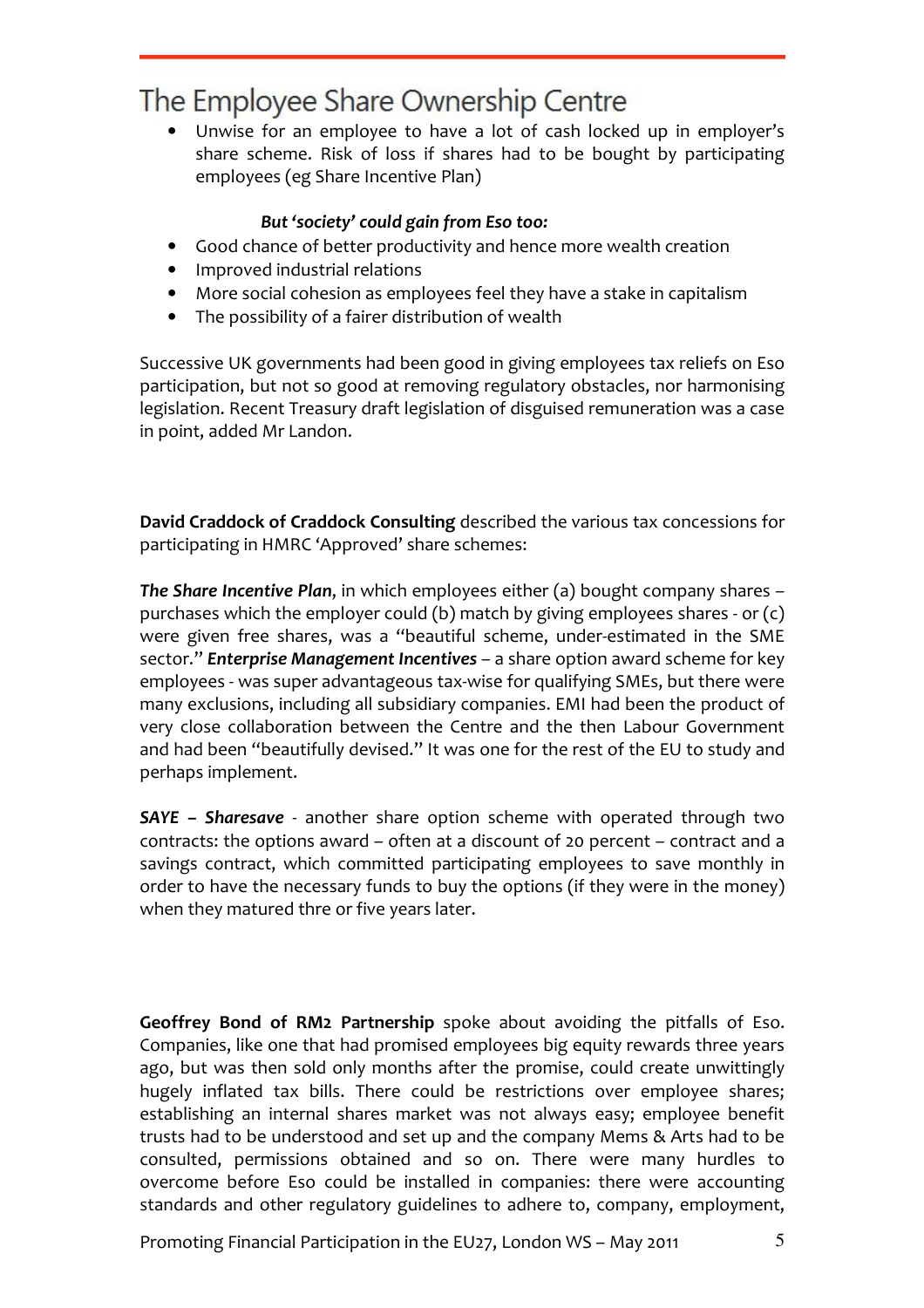trust and tax law and Eso could be costly and was certainly dilutive. The company had to have, or create, quoted shares.

HMRC's valuation department had been very helpful in responding quickly to advisers' suggested values for about-to-be-issued company shares, said Mr Bond.

David Craddock also discussed the use of Eso as a succession planning tool. This had started with the Kelso Model from California in 1956 when a local newspaper group owner wanted his employees to takeover the business after his retirement, rather than have to sell it to a larger newspaper group. Louis Kelso had helped the owner achieve this by setting up the first Esop structure – allowing the employees to buy the owner's exit shares gradually, through a share trust mechanism, sometimes with a bank loan involved. The employee share trust arranged the progressive release/transfer of shares to employees, sometimes based on the achievement of performance conditions.

Employee share trusts also helped leading players in the company to buy it through an MBO (Management Buy-Out) usually with rank-and-file employees being offered smaller stakes in the equity – of the company owner wanted an exit. SME owners needed to understand that Eso did not necessarily mean the loss of control - provided employees' equity stakes in the business did not exceed 24 percent, added Mr Craddock.

Craig Dearden-Phillips MBE, founder MD of Stepping Out, discussed new UK public sector spin-out social enterprises and employee owned mutuals. The UK Coalition Government was pushing for social enterprise and staff-led mutuals to be formed from the public sector. Diversity of provision was on the agenda as local authorities were providing less and less. 14 Pathfinder Mutuals had already been announced and at least 14 more were being announced this year. These included several branches of local councils and health authorities. The aim was to set-up employee-led MBOs (management buy-outs) in the public services, said Mr Dearden-Phillips. The 'Right to Request' allowed NHS staff to request to take out their division from the public sector. NAVIGO, a company spun off from the NE Lincolnshire Care Trust Plus was one such. NAVIGO's chief executive officer had ensured that 'real' ownership was available for employees by issuing paper shares for staff and users. Employees had full rights to vote for both the member and main boards. It had a three year supplier contract with the NHS, but what would happen after that? By 2013, the forecast was that 60 or so NHS orgs would have become social enterprises. There was opposition from the trade unions to consider and lack of capability in some LAs to achieve this.

"Trying to create common endeavour in the UK public sector is a big problem. One is cutting away at the baggage. However, organisations and people change when they are put into a marketplace and asked to be responsible for their own futures," said Mr Dearden-Phillips.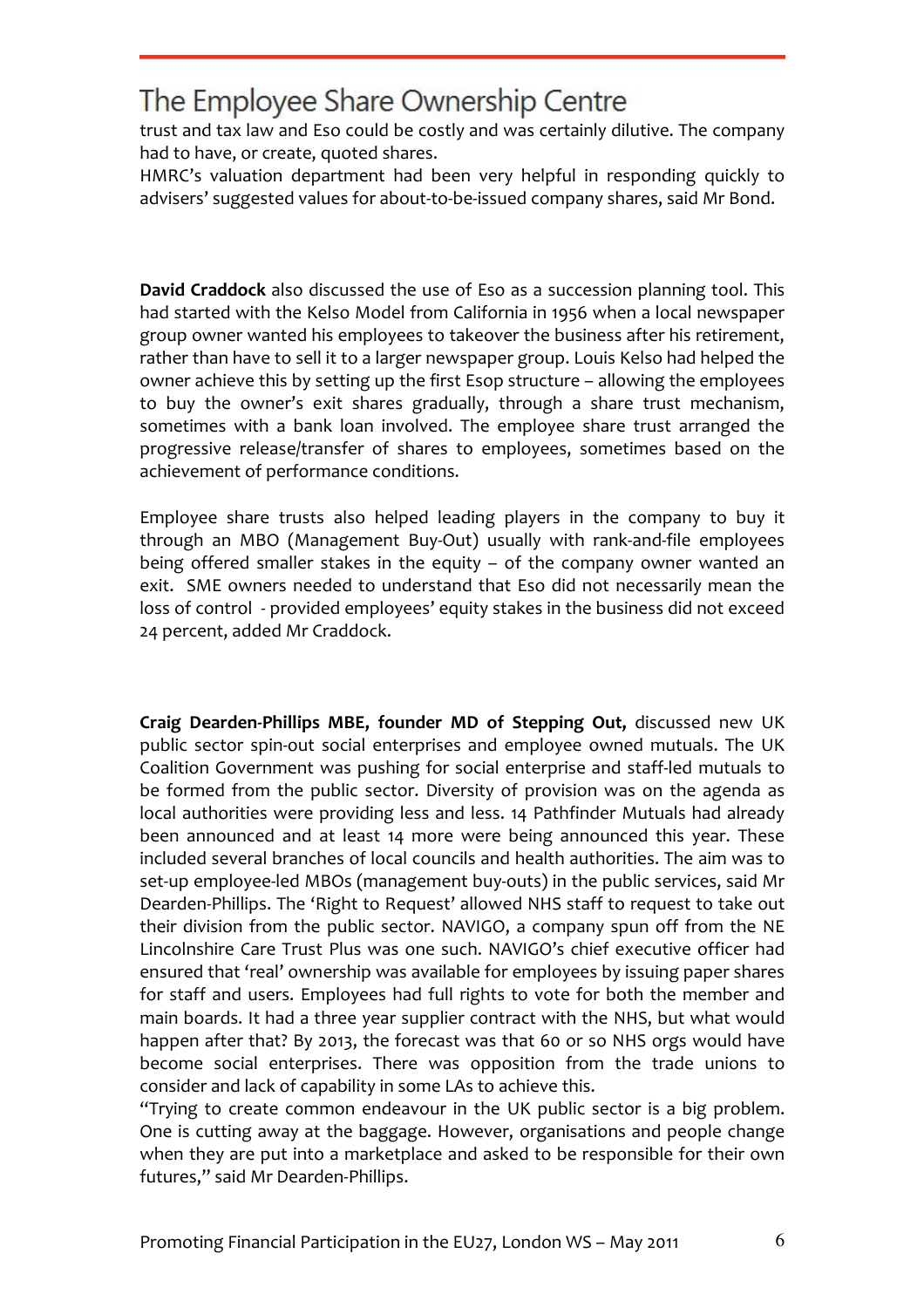Mahesh Varia, partner in lawyers Travers Smith, gave client two case histories of SMEs that had adopted employee equity (Eso) schemes.

One was a Start-Up, which used the Enterprise Management Incentive share options award scheme (which benefits from significant Government tax reliefs) because of its generous award limits – up to GBP 120,000 options per employee, within an overall limit of GBP 3m in outstanding options for each company. There is no income tax to pay provided the options are held for the required time period, but Capital gains Tax is payable on the growth in value of the shares. This small company was sold some years later for GBP 70m and each employee received an average pay out of more than GBP 100,000 after tax. But companies employing more than 250 employees and/or holding gross assets worth GBP 30m or more cannot qualify for this generous state-aided Eso/EFP scheme for SMEs. The EMI had been very, very successful, he added.

Mahesh's second case history involved an MBO (management buy out) backed by a private equity investor. This Eso plan could not be approved by HMRC (the UK tax authority) because more than half the equity was owned by the private equity investor. The Eso operated alongside an Employee Benefit Trust (EBT) which warehoused unallocated shares, acquired shares from leavers and funded bonuses. This Eso is working well and the PE owner + managers aim to exist after between three and five years, said Mahesh.

Paul Maillard, honorary president of FONDACT, (French Association for the Promotion of management and Employee Financial Participation) explained the three main French EFP systems:

- 1. INTERESSMENT collective based cash distribution to employees on a voluntary basis. The contract states precise targets to trigger awards and criteria for distribution. Exempt from social contributions and from tax - if employee invests the proceeds in a savings scheme. The company is not taxed on the value of the awards to employees.
- 2. COLLECTIVE PROFIT-SHARING PLAN compulsory for companies who employ more than 50 employees and who get good results. It can be used by smaller companies on a voluntary basis. A legal formula determines the basis for profit-sharing. Employees can invest the proceeds into mixed portfolios (eg mutual funds) or they can receive a cash bonus, which they must hold for five years.
- 3. PLAN D'EPARGNE savings schemes, involving different mixed funds in which employee savings can be invested. The managing board of the fund contains employee reps.